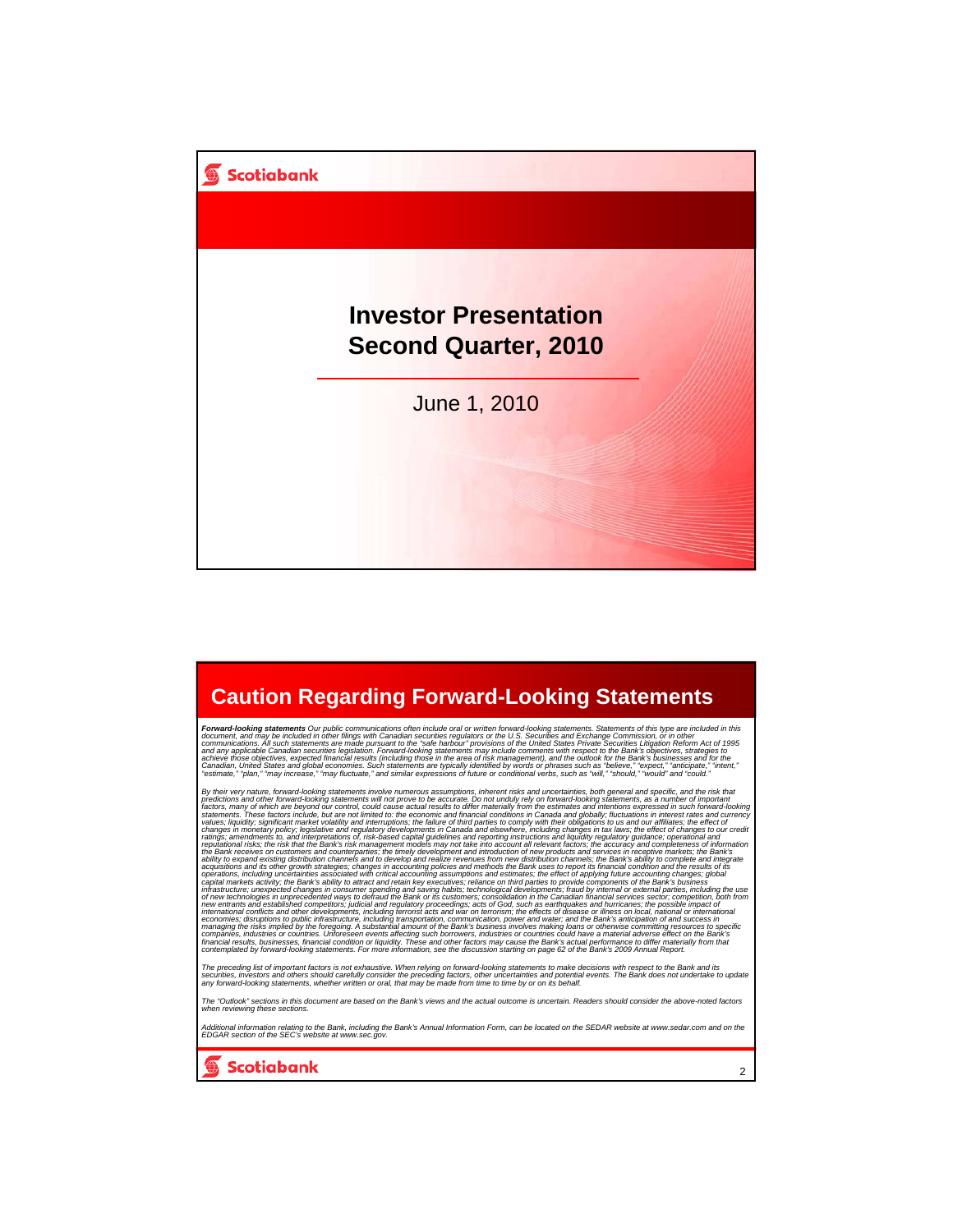

| Q2 2010 Overview                                                                                                                                        |
|---------------------------------------------------------------------------------------------------------------------------------------------------------|
| Record quarter<br>- Net income: \$1,097 million<br>$-$ EPS up 26% vs. prior year, and 12% vs. Q1<br>$-$ Strong ROE: 19.9%                               |
| • Continued strong risk management performance<br>Continuing to make accretive & disciplined acquisitions                                               |
| - Thanachart Bank acquisition of Siam City Bank<br>- Acquisition of R-G Premier Bank in Puerto Rico<br>- Both have very attractive risk/return profiles |
| Scotiabank<br>4                                                                                                                                         |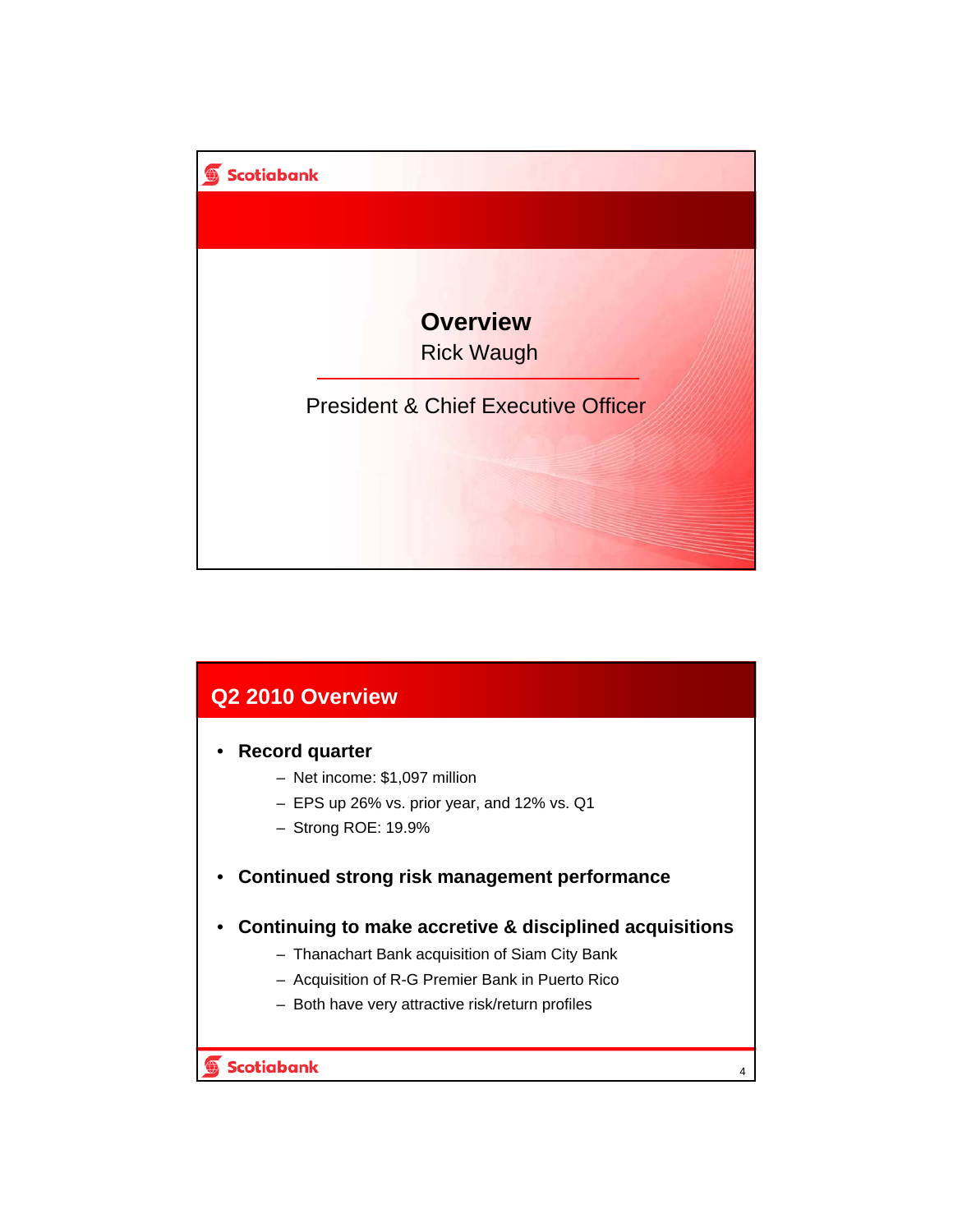

|                                                                                 | <b>Very Strong Quarter</b> |                    |                                            |                                 |                    |  |  |  |
|---------------------------------------------------------------------------------|----------------------------|--------------------|--------------------------------------------|---------------------------------|--------------------|--|--|--|
| Q <sub>2/10</sub>                                                               | Q1/10                      | Q2/10 vs.<br>Q1/10 |                                            | Q2/09                           | Q2/10 vs.<br>Q2/09 |  |  |  |
| 1,097                                                                           | 988                        | 11%                | Net Income (\$MM)                          | 872                             | 26%                |  |  |  |
| \$1.02                                                                          | \$0.91                     | 12%                | <b>EPS</b>                                 | \$0.81                          | 26%                |  |  |  |
| 19.9%                                                                           | 17.4%                      | $+250$ bps         | <b>ROE</b>                                 | 16.8%                           | $+310$ bps         |  |  |  |
| 49.9%                                                                           | 50.5%                      | $(60)$ bps         | <b>Productivity Ratio</b>                  | 51.4%                           | $(150)$ bps        |  |  |  |
|                                                                                 |                            |                    | <u> Year-over-year earnings comparison</u> |                                 |                    |  |  |  |
|                                                                                 | Q2 earnings benefited from |                    | Partly offset by                           |                                 |                    |  |  |  |
|                                                                                 | • Significantly lower PCLs |                    |                                            | • Negative impact of FX         |                    |  |  |  |
| • Strong contributions from personal &<br>commercial banking, wealth management |                            |                    |                                            | • Lower securitization revenues |                    |  |  |  |
| · Higher securities gains & trading<br>• Higher expenses                        |                            |                    |                                            |                                 |                    |  |  |  |
|                                                                                 | <b>Scotiabank</b><br>6     |                    |                                            |                                 |                    |  |  |  |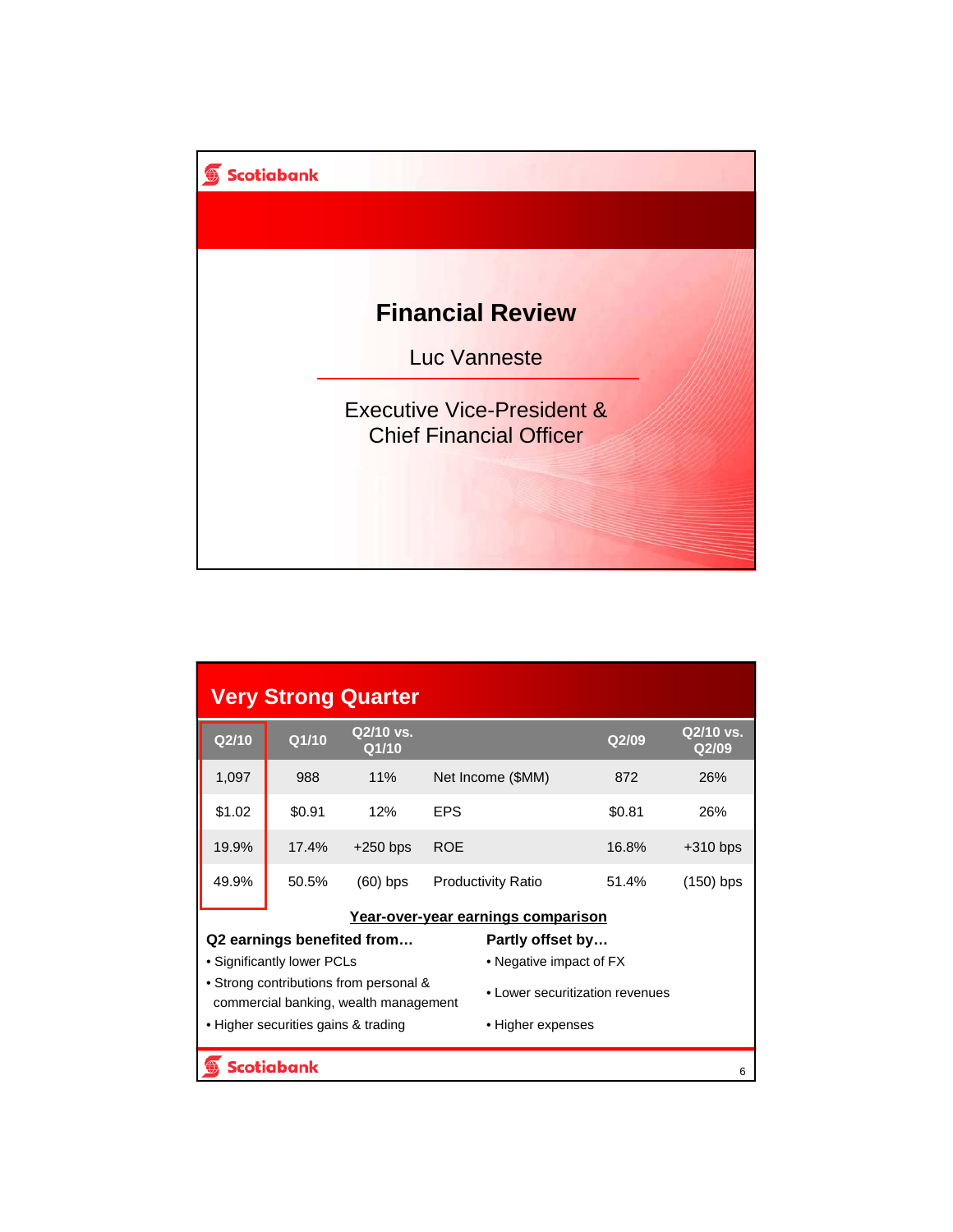

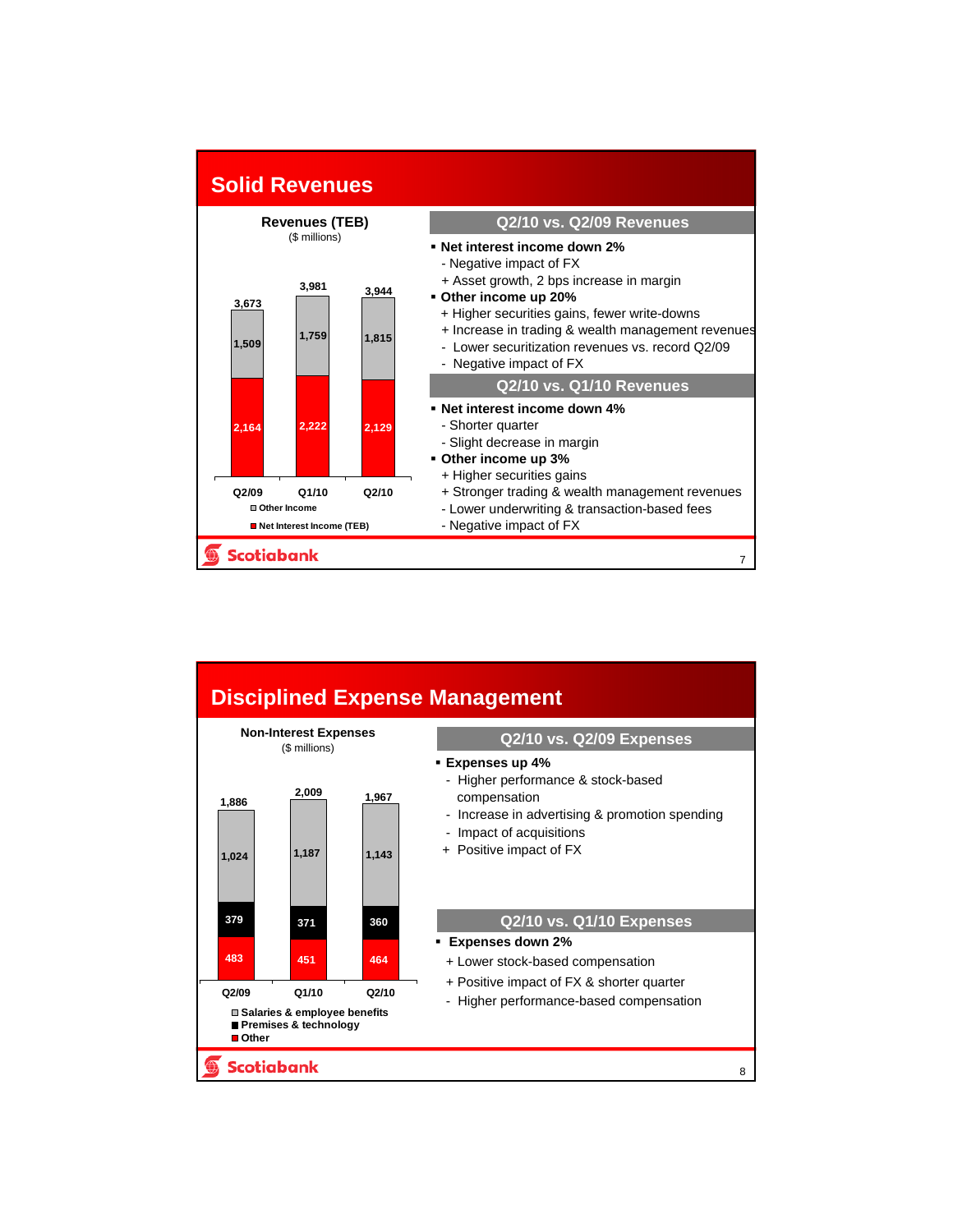

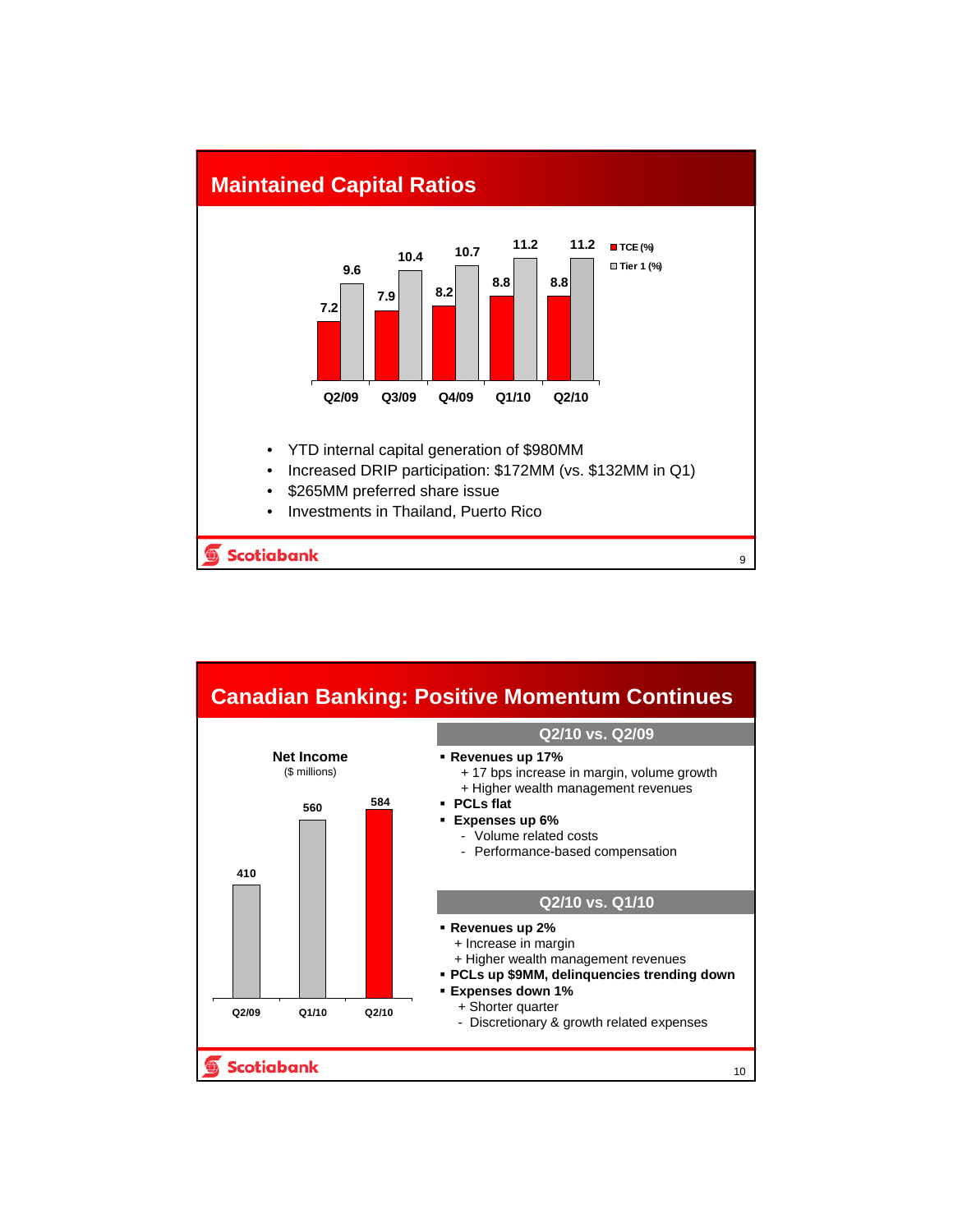

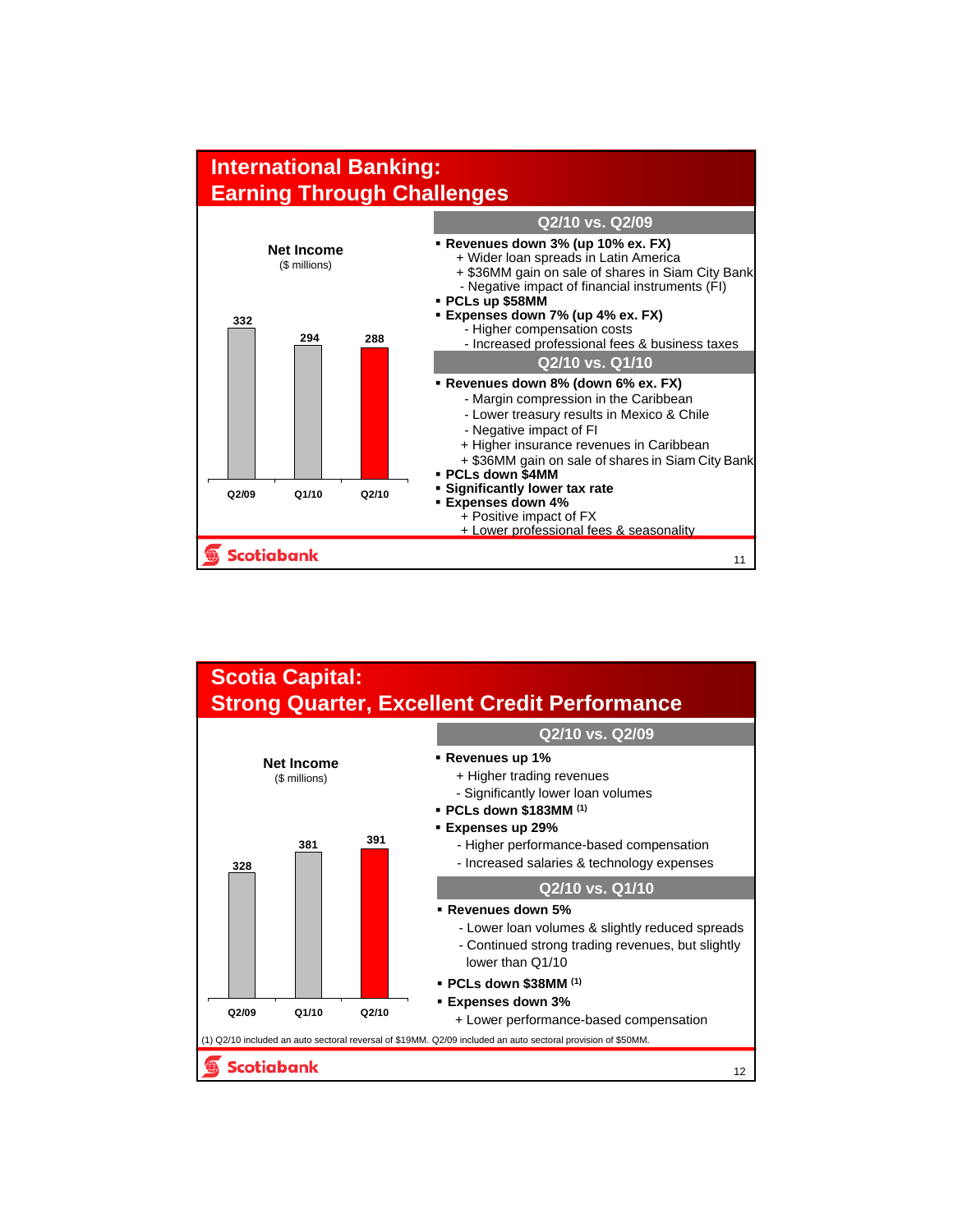| Other Segment (1)                                                                                                                                                                                                                                                                                                                                                                                                                                                                                                                  |       |       |       |  |  |
|------------------------------------------------------------------------------------------------------------------------------------------------------------------------------------------------------------------------------------------------------------------------------------------------------------------------------------------------------------------------------------------------------------------------------------------------------------------------------------------------------------------------------------|-------|-------|-------|--|--|
| (\$ millions)                                                                                                                                                                                                                                                                                                                                                                                                                                                                                                                      | Q2/10 | Q1/10 | Q2/09 |  |  |
| <b>Funding Net Interest Income</b>                                                                                                                                                                                                                                                                                                                                                                                                                                                                                                 | (105) | (114) | (67)  |  |  |
| Broker Deposits <sup>(2)</sup>                                                                                                                                                                                                                                                                                                                                                                                                                                                                                                     |       |       | (48)  |  |  |
| Net Securitization Revenues (3)                                                                                                                                                                                                                                                                                                                                                                                                                                                                                                    | (112) | (135) | 67    |  |  |
| <b>AFS Securities Writedowns</b>                                                                                                                                                                                                                                                                                                                                                                                                                                                                                                   | (11)  | (36)  | (97)  |  |  |
| Financial Instruments <sup>(4)</sup>                                                                                                                                                                                                                                                                                                                                                                                                                                                                                               | 24    | 17    |       |  |  |
| <b>General Provision</b>                                                                                                                                                                                                                                                                                                                                                                                                                                                                                                           |       |       | (27)  |  |  |
| Expenses & Net Other Items                                                                                                                                                                                                                                                                                                                                                                                                                                                                                                         | 36    | 21    | (35)  |  |  |
| Taxes (Excl. TEB Offset)                                                                                                                                                                                                                                                                                                                                                                                                                                                                                                           | 1     | 55    | 9     |  |  |
| Sub-Total                                                                                                                                                                                                                                                                                                                                                                                                                                                                                                                          | (166) | (192) | (198) |  |  |
| Ontario Tax writedown                                                                                                                                                                                                                                                                                                                                                                                                                                                                                                              |       | (55)  |       |  |  |
| <b>Total Other</b>                                                                                                                                                                                                                                                                                                                                                                                                                                                                                                                 | (166) | (247) | (198) |  |  |
| (1) Includes Group Treasury and other corporate items, which are not allocated to a business line<br>(2) Effective Q1/10, Broker deposits were transferred to Canadian Banking<br>(3) Represents the impact to the Other segment of CMB securitization revenues recognized in other income, and the reduction in mortgage net interest income<br>earned as a result of removing the mortgages from the Balance Sheet<br>(4) In Q2/09 Financial Instruments was reported in Funding Net Interest Income, as well as Net Other Items |       |       |       |  |  |
| <b>Scotiabank</b>                                                                                                                                                                                                                                                                                                                                                                                                                                                                                                                  |       |       | 13    |  |  |

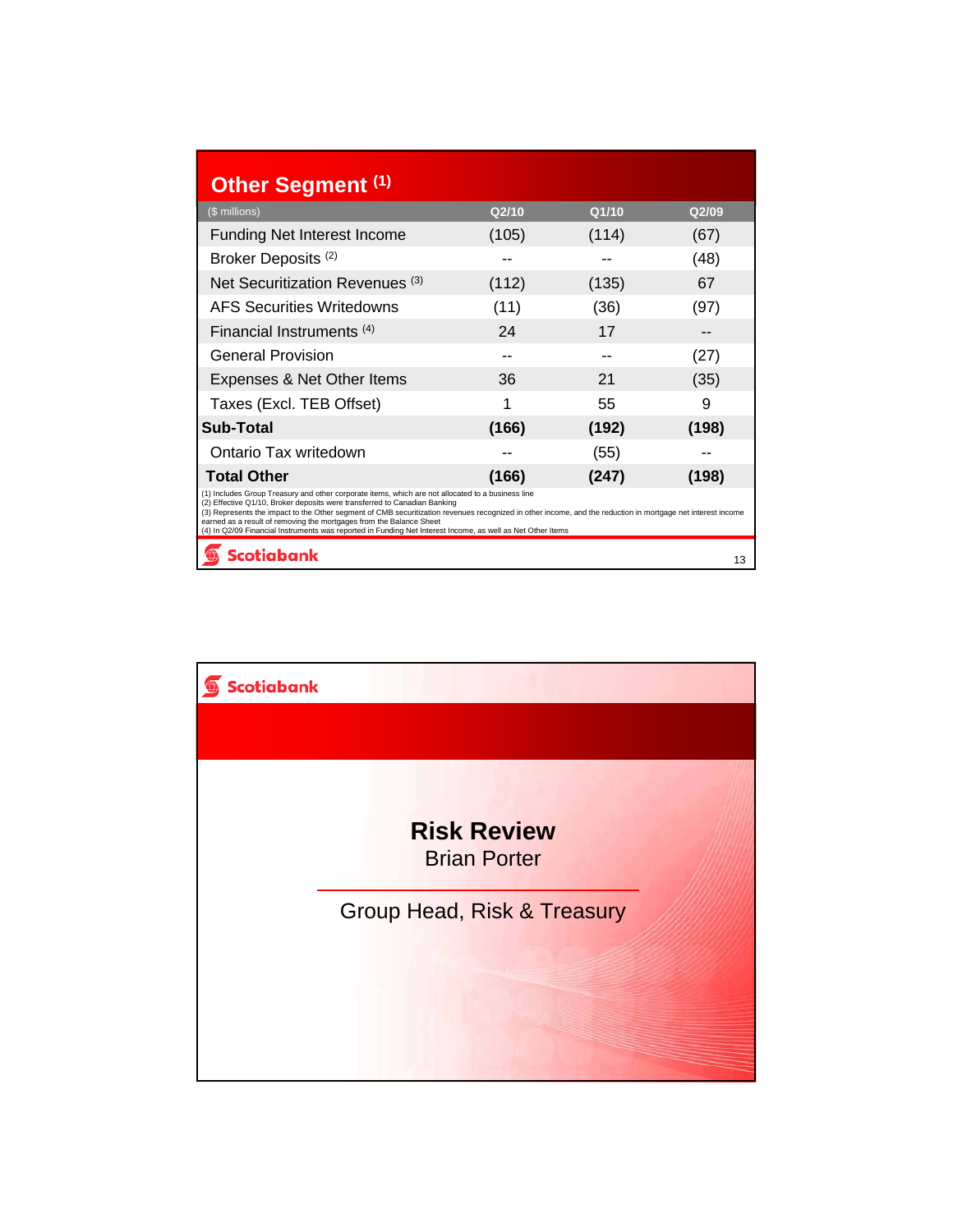

|  |  | <b>Further Decline in Specific Provisions</b> |
|--|--|-----------------------------------------------|
|  |  |                                               |

| (\$ millions)            | Q2/09 | Q3/09 | Q4/09 | Q1/10 | Q2/10 |
|--------------------------|-------|-------|-------|-------|-------|
| <b>Canadian Retail</b>   | 126   | 137   | 159   | 140   | 149   |
| Canadian Commercial      | 52    | 33    | 33    | 41    | 40    |
|                          | 178   | 170   | 192   | 181   | 189   |
| International Retail     | 125   | 146   | 122   | 130   | 125   |
| International Commercial | (10)  | 33    | 45    | 47    | 48    |
|                          | 115   | 179   | 167   | 177   | 173   |
| Scotia Capital           | 109   | 117   | 65    | 14    | (5)   |
| Total                    | 402   | 466   | 424   | 372   | 357   |
| PCL ratio (bps)          | 54    | 64    | 63    | 55    | 55    |
|                          |       |       |       |       |       |
| <b>Scotiabank</b>        |       |       |       |       | 16    |
|                          |       |       |       |       |       |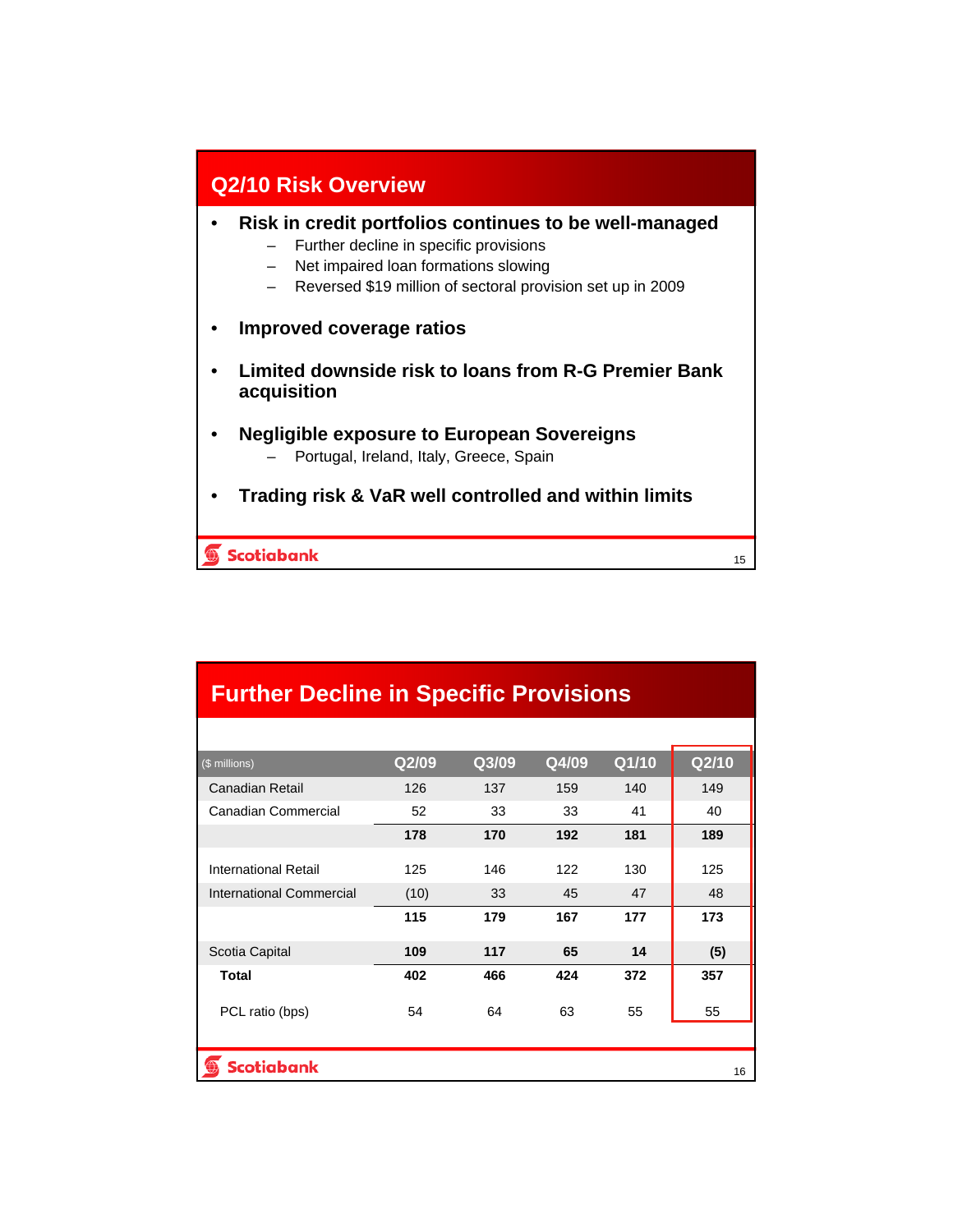| <b>Net Impaired Loan Formations Slowing</b> |  |
|---------------------------------------------|--|

| (\$ millions)                   | Q2/09 | Q3/09 | Q4/09 | Q1/10 | Q2/10 |
|---------------------------------|-------|-------|-------|-------|-------|
| Canadian Retail                 | 246   | 167   | 205   | 184   | 154   |
| Canadian Commercial             | 98    | 67    | 24    | 42    | 15    |
|                                 | 344   | 234   | 229   | 226   | 169   |
| International Retail            | 264   | 276   | 254   | 259   | 184   |
| <b>International Commercial</b> | 93    | 232   | 5     | 135   | 15    |
|                                 | 357   | 508   | 259   | 394   | 199   |
| Scotia Capital                  | 303   | 161   | 139   | (109) | (68)  |
| <b>Total</b>                    | 1,004 | 903   | 627   | 511   | 300   |
|                                 |       |       |       |       |       |
| <b>Scotiabank</b><br>17         |       |       |       |       |       |

| <b>Improved Coverage Ratios</b>                                             |                |       |       |  |  |  |
|-----------------------------------------------------------------------------|----------------|-------|-------|--|--|--|
|                                                                             |                |       |       |  |  |  |
|                                                                             | Q2/10          | Q1/10 | Q2/09 |  |  |  |
| Earnings coverage of PCL <sup>(1)</sup>                                     | 5.6x           | 5.1x  | 3.5x  |  |  |  |
| Total Allowance as a % of GIL<br>- ex. R-G Premier Bank acquisition         | 81%<br>75%     | 71%   | 79%   |  |  |  |
| Total Allowance as a % of Loans & BAs<br>- ex. R-G Premier Bank acquisition | 1.52%<br>1.04% | 1.06% | 0.92% |  |  |  |
| (1) Pre-tax, pre-provision income to total PCL                              |                |       |       |  |  |  |
| Scotiabank                                                                  |                |       | 18    |  |  |  |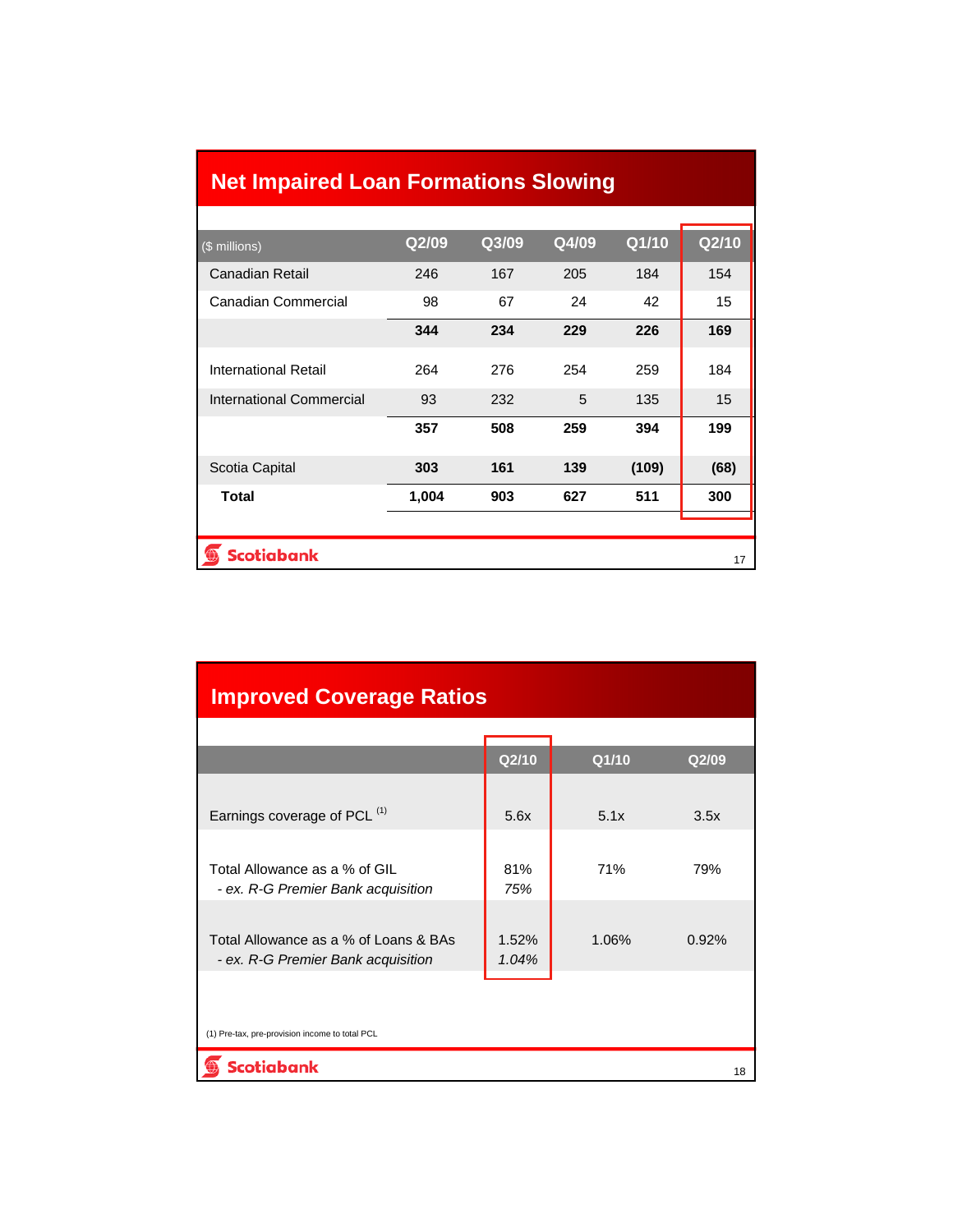## **Limited Downside Risk to Loans from R-G Premier Bank Acquisition**

٦

| (\$ millions)         | <b>Gross</b><br>Loans | <b>Allowance</b>                                       | <b>Net</b><br><b>Loans</b> | <b>Allowance</b><br>Coverage |
|-----------------------|-----------------------|--------------------------------------------------------|----------------------------|------------------------------|
| Residential mortgages | 3,352                 | 711                                                    | 2,641                      | 21%                          |
| <b>Business loans</b> | 2,031                 | 711                                                    | 1,320                      | 35%                          |
|                       | 5,383                 | 1,422                                                  | 3,961                      | 26%                          |
|                       |                       | 80% FDIC loss coverage under<br>loss-sharing agreement |                            |                              |
| Scotiabank            |                       |                                                        |                            | 19                           |

| <b>Negligible Exposure to European Sovereigns</b> |                 |  |  |  |  |  |  |
|---------------------------------------------------|-----------------|--|--|--|--|--|--|
| (balances at Q2/10, US\$ millions)                |                 |  |  |  |  |  |  |
| <b>Country</b>                                    | <b>Exposure</b> |  |  |  |  |  |  |
| Portugal                                          |                 |  |  |  |  |  |  |
| Ireland                                           | 122             |  |  |  |  |  |  |
| Italy                                             |                 |  |  |  |  |  |  |
| Greece                                            |                 |  |  |  |  |  |  |
| Spain                                             | 102             |  |  |  |  |  |  |
|                                                   |                 |  |  |  |  |  |  |
| <b>Scotiabank</b>                                 | 20              |  |  |  |  |  |  |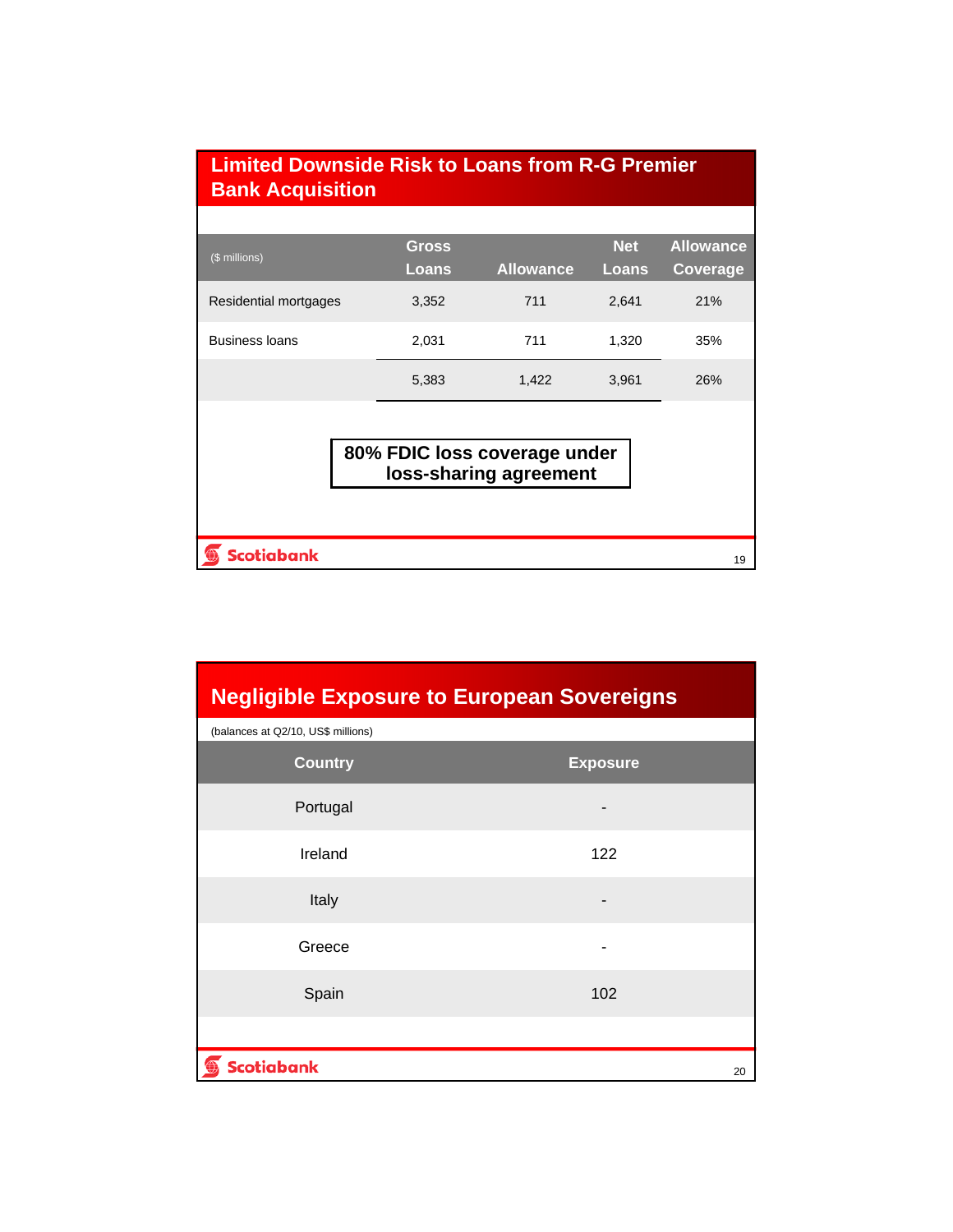

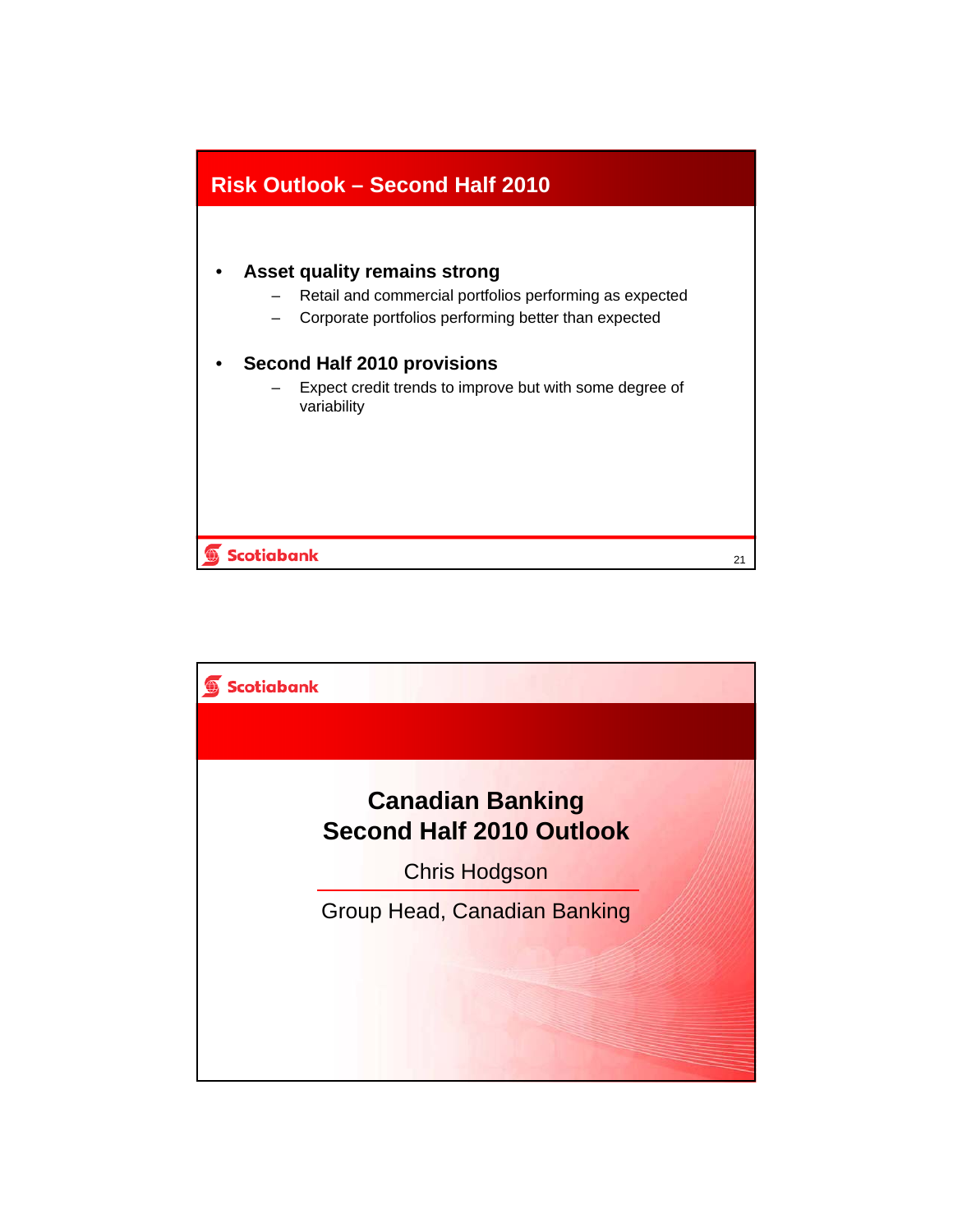

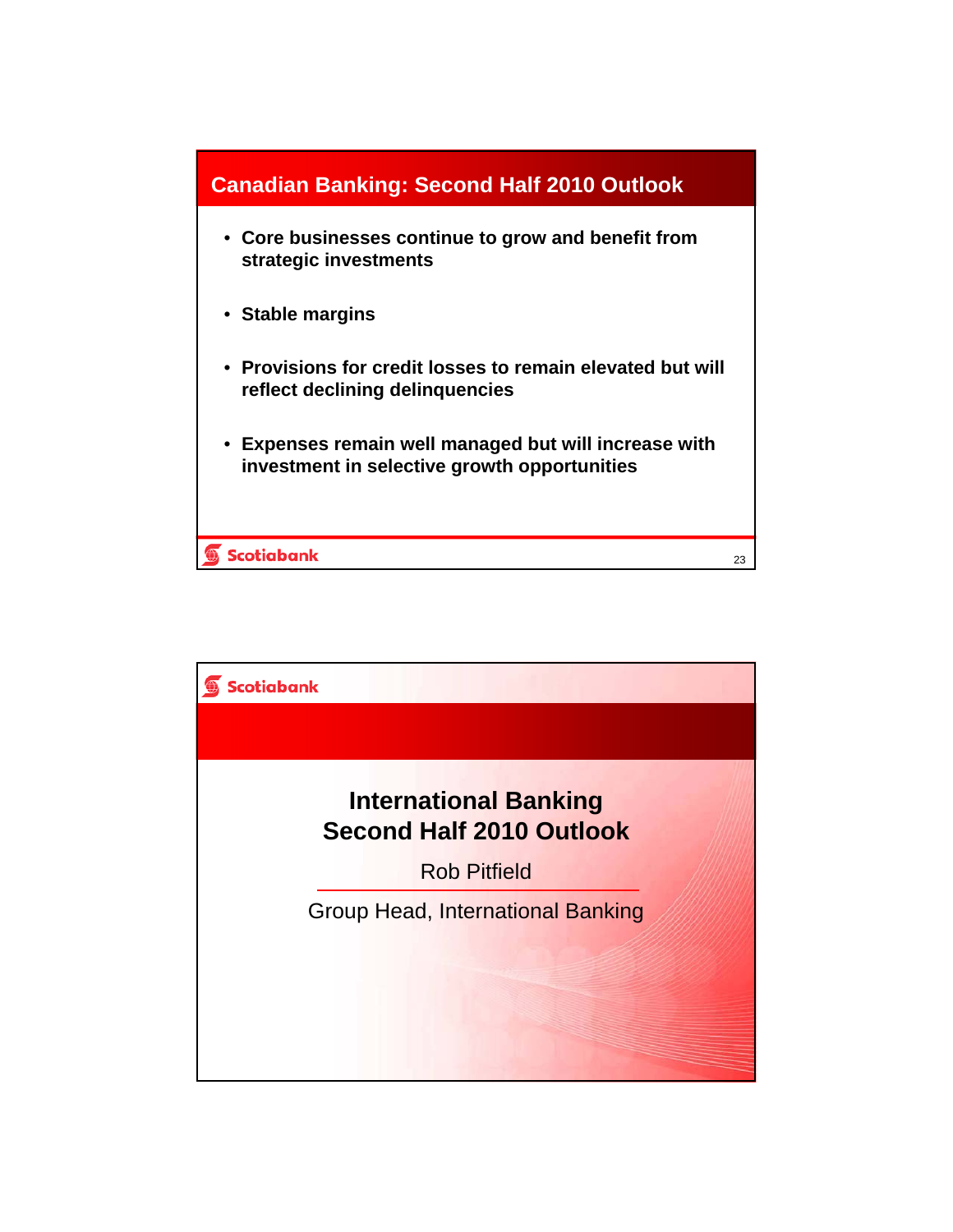

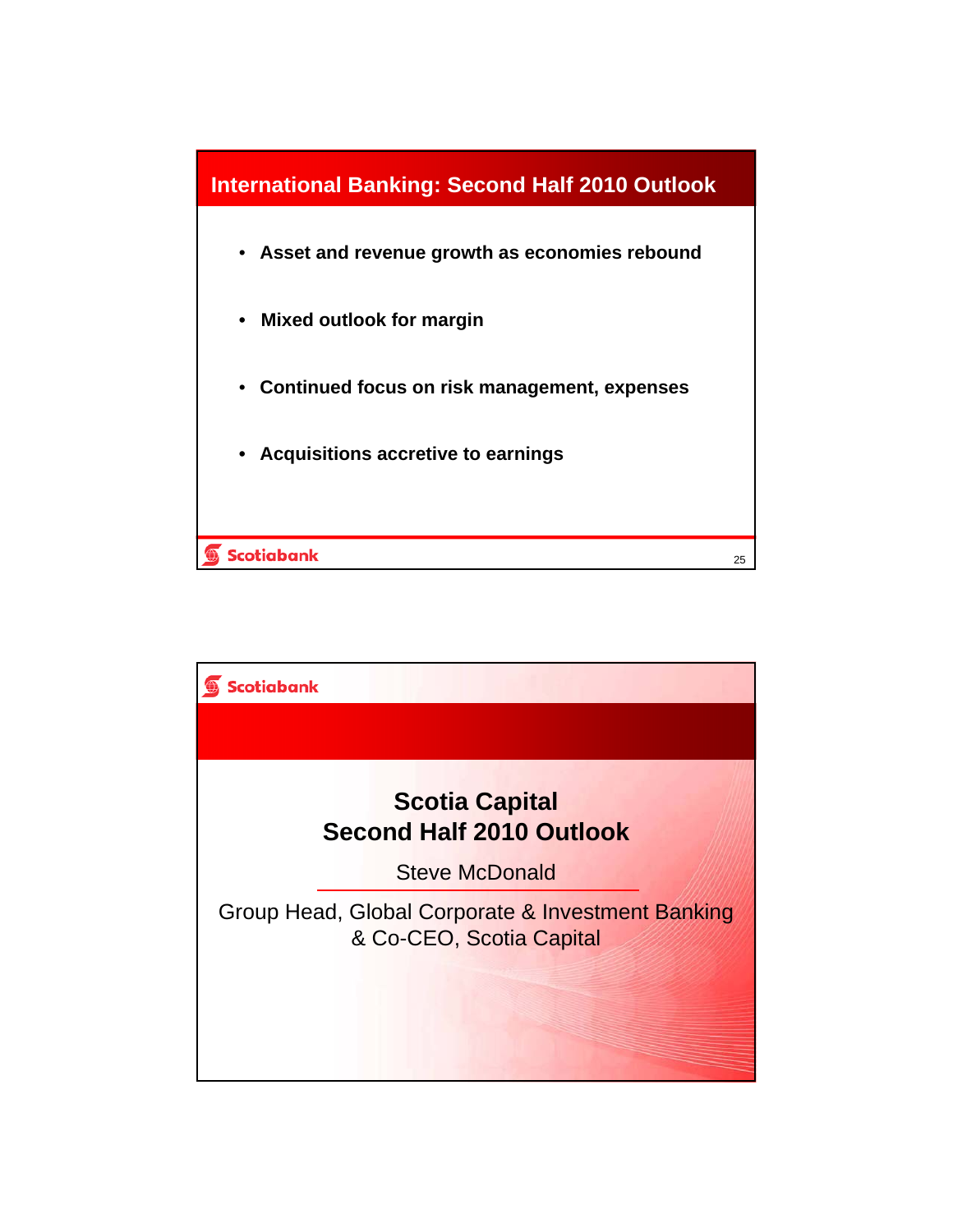

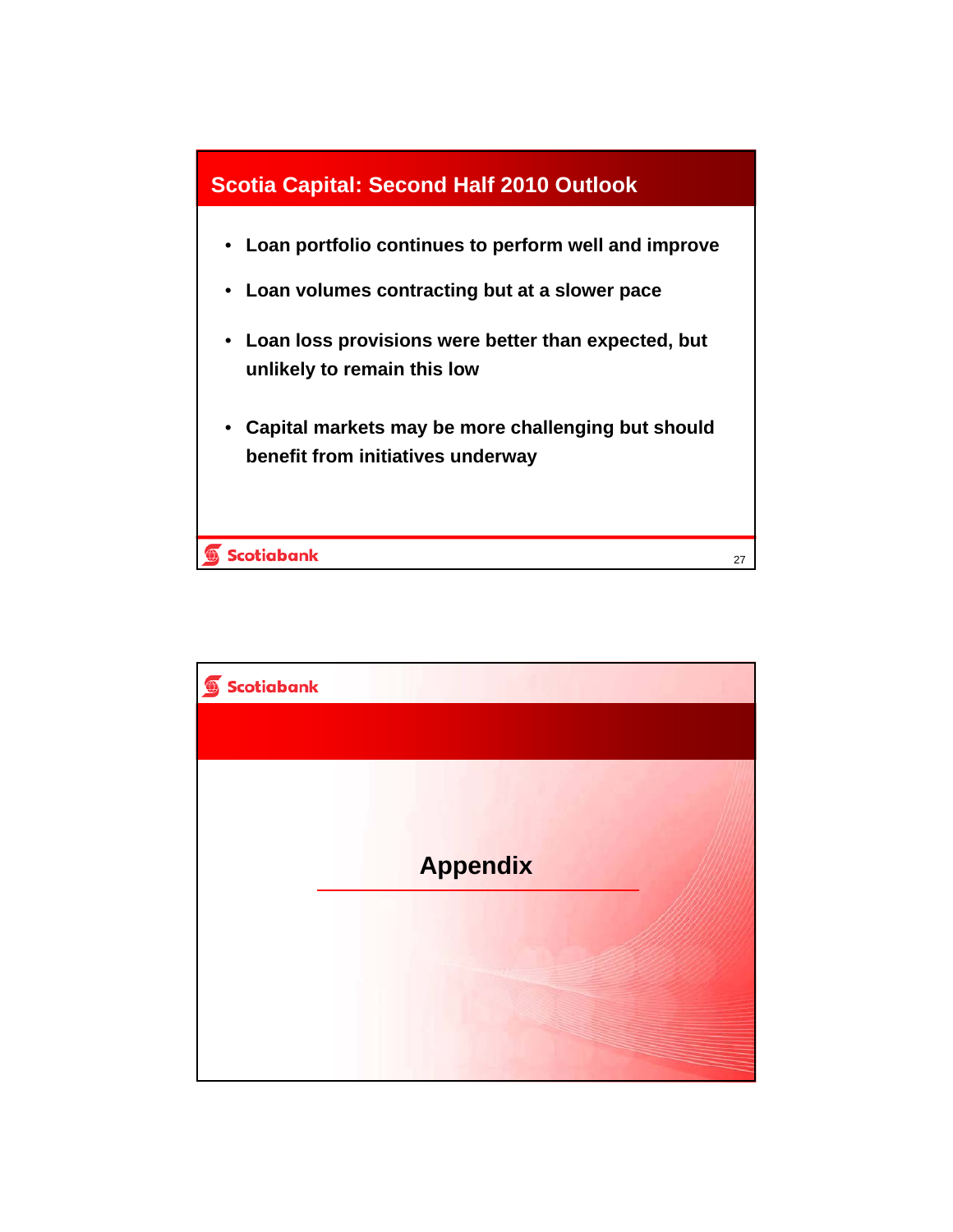

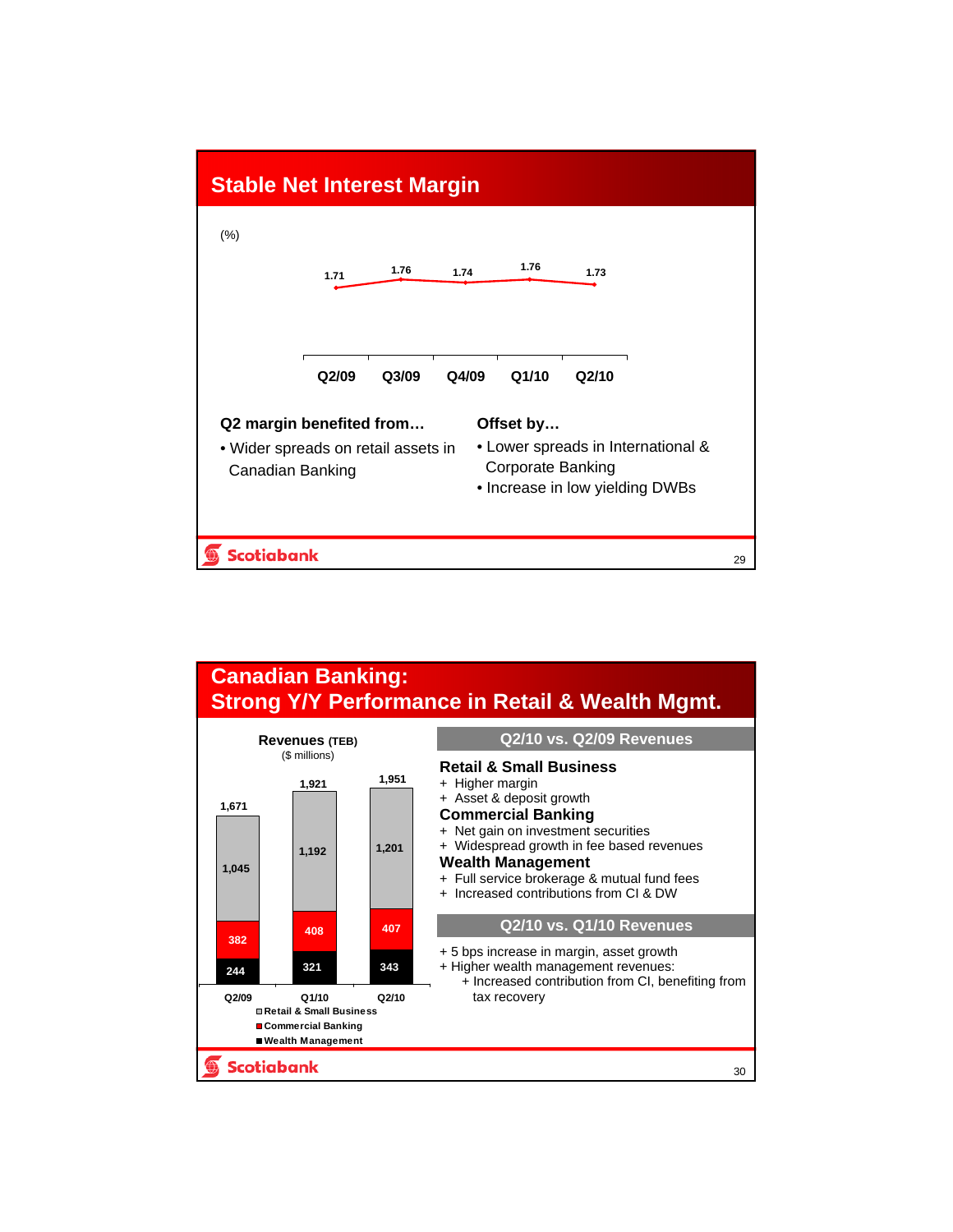|                                                                                                                                                                                                     | <b>Canadian Banking: Volume Growth</b> |                         |       |            |       |  |  |
|-----------------------------------------------------------------------------------------------------------------------------------------------------------------------------------------------------|----------------------------------------|-------------------------|-------|------------|-------|--|--|
|                                                                                                                                                                                                     |                                        | <b>Average Balances</b> |       |            |       |  |  |
| (\$ billions)                                                                                                                                                                                       | Q2/10                                  | Q1/10                   | Q2/09 | <b>Y/Y</b> | Q/Q   |  |  |
| Residential Mortgages (1)                                                                                                                                                                           | 126.8                                  | 125.1                   | 118.0 | 8.8        | 1.7   |  |  |
| Personal Loans                                                                                                                                                                                      | 38.0                                   | 37.5                    | 34.1  | 3.9        | 0.5   |  |  |
| Credit Cards <sup>(2)</sup>                                                                                                                                                                         | 9.2                                    | 9.3                     | 9.1   | 0.1        | (0.1) |  |  |
| Business Loans &<br>Acceptances                                                                                                                                                                     | 24.1                                   | 24.0                    | 25.7  | (1.6)      | 0.1   |  |  |
| Personal Deposits <sup>(3)</sup>                                                                                                                                                                    | 104.6                                  | 104.3                   | 92.3  | 12.3       | 0.3   |  |  |
| Non-Personal Deposits                                                                                                                                                                               | 57.7                                   | 58.4                    | 48.9  | 8.8        | (0.7) |  |  |
| Wealth Mgmt. AUA (Spot)                                                                                                                                                                             | 148.9                                  | 141.6                   | 116.0 | 32.9       | 7.3   |  |  |
| (1) Before securitization<br>(2) Includes ScotiaLine VISA<br>(3) Effective November 1, 2009, \$10 billion of broker sourced deposits were transferred from the Other segment into Canadian Banking. |                                        |                         |       |            |       |  |  |
| Scotiabank<br>31                                                                                                                                                                                    |                                        |                         |       |            |       |  |  |

| <b>Canadian Banking: Market Share</b>                                                                                                                                                                                                                                                                                                                                                                                                   |       |       |       |       |                             |  |  |
|-----------------------------------------------------------------------------------------------------------------------------------------------------------------------------------------------------------------------------------------------------------------------------------------------------------------------------------------------------------------------------------------------------------------------------------------|-------|-------|-------|-------|-----------------------------|--|--|
| Market Share (%) <sup>1</sup>                                                                                                                                                                                                                                                                                                                                                                                                           | Q2/09 | Q3/09 | Q4/09 | Q1/10 | $\overline{\mathsf{Q2/10}}$ |  |  |
| Residential Mortgages                                                                                                                                                                                                                                                                                                                                                                                                                   | 20.02 | 20.06 | 20.14 | 20.23 | 20.28                       |  |  |
| <b>Total Personal Lending</b>                                                                                                                                                                                                                                                                                                                                                                                                           | 18.37 | 18.29 | 18.30 | 18.29 | 18.26                       |  |  |
| <b>Total Personal Deposits</b>                                                                                                                                                                                                                                                                                                                                                                                                          | 11.21 | 11.07 | 10.85 | 10.87 | 10.87                       |  |  |
| <b>Mutual Funds</b>                                                                                                                                                                                                                                                                                                                                                                                                                     | 7.63  | 7.93  | 8.35  | 8.84  | 9.10                        |  |  |
| (1) Market share statistics are issued on a one-month lag basis. (Q2 10: March 2010)<br>Total Personal Lending market share is based on a comparison with the big six banks.<br>Total Personal Deposits market share is based on a comparison with the total industry.<br>Mutual Funds market share is based on a comparison with total banks.<br>Sources: Mutual Funds - IFIC; Personal Lending and Personal Deposits - Bank of Canada |       |       |       |       |                             |  |  |
| <b>Scotiabank</b>                                                                                                                                                                                                                                                                                                                                                                                                                       |       |       |       |       | 32                          |  |  |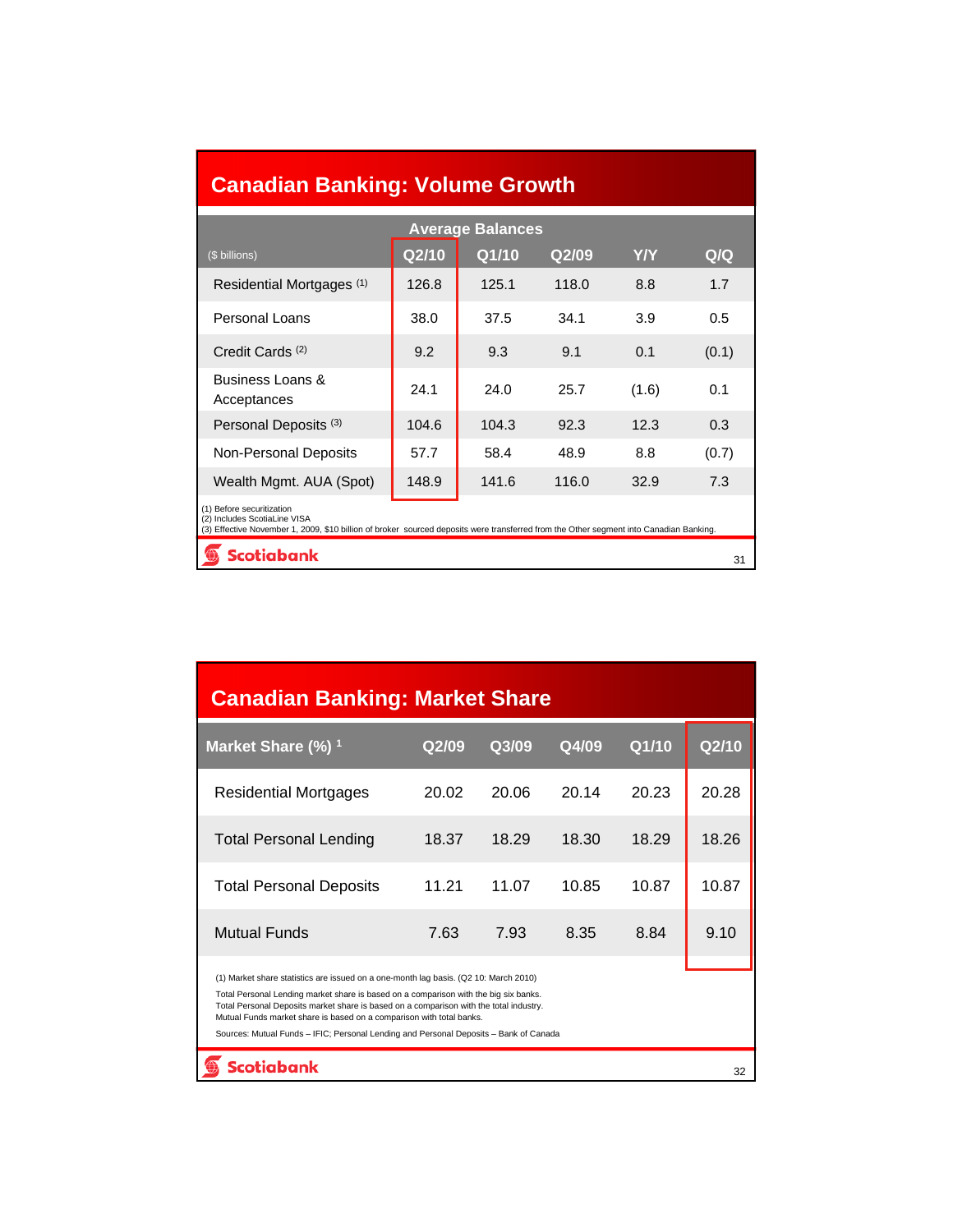

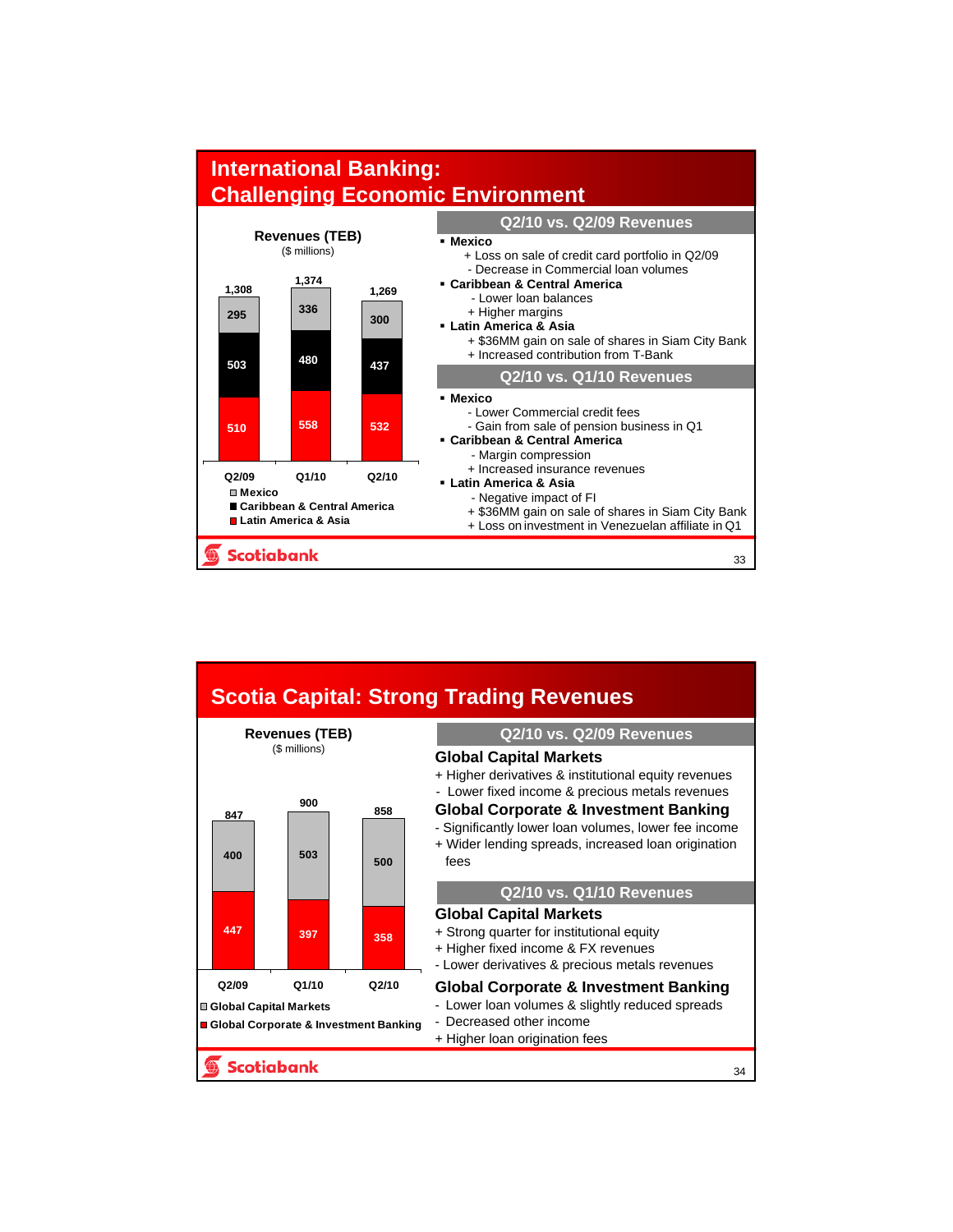| <b>Economic Outlook in Key Markets</b>   |       |       |       |              |  |  |  |  |  |
|------------------------------------------|-------|-------|-------|--------------|--|--|--|--|--|
| <b>Real GDP (Annual % Change)</b>        |       |       |       |              |  |  |  |  |  |
|                                          | 2010F | 2009  | 2008  | 2000-07 Avg. |  |  |  |  |  |
| Mexico                                   | 4.8   | (6.5) | 1.3   | 2.9          |  |  |  |  |  |
| Peru                                     | 6.6   | 0.9   | 9.8   | 5.1          |  |  |  |  |  |
| Chile                                    | 4.2   | (1.5) | 3.7   | 4.4          |  |  |  |  |  |
| Jamaica                                  | (0.5) | (2.8) | (0.9) | 1.5          |  |  |  |  |  |
| Trinidad & Tobago                        | 2.0   | (3.0) | 2.3   | 8.2          |  |  |  |  |  |
| Costa Rica                               | 3.0   | (1.3) | 2.9   | 4.7          |  |  |  |  |  |
| Dominican Republic                       | 3.5   | 3.0   | 5.3   | 5.4          |  |  |  |  |  |
| Thailand                                 | 4.5   | (2.3) | 2.9   | 4.9          |  |  |  |  |  |
|                                          | 2010E | 2009F | 2008  | 2000-07 Avg. |  |  |  |  |  |
| Canada                                   | 3.6   | (2.5) | 0.4   | 2.9          |  |  |  |  |  |
| U.S.                                     | 3.4   | (2.4) | 0.4   | 2.6          |  |  |  |  |  |
| Source: Scotia Economics, as of June 1st |       |       |       |              |  |  |  |  |  |
| <b>Scotiabank</b>                        |       |       |       | 35           |  |  |  |  |  |

| <b>Unrealized Securities Gains</b>                                  |       |       |  |  |  |  |  |
|---------------------------------------------------------------------|-------|-------|--|--|--|--|--|
| (\$ millions)                                                       | Q2/10 | Q1/10 |  |  |  |  |  |
| <b>Emerging Market Debt</b>                                         | 375   | 383   |  |  |  |  |  |
| <b>Other Debt</b>                                                   | 255   | 672   |  |  |  |  |  |
| Equities                                                            | 233   | 190   |  |  |  |  |  |
|                                                                     | 863   | 1,245 |  |  |  |  |  |
| Net Fair Value of Derivative Instruments<br>and Other Hedge Amounts | (67)  | (217) |  |  |  |  |  |
| <b>Total</b>                                                        | 796   | 1,028 |  |  |  |  |  |
|                                                                     |       |       |  |  |  |  |  |
| <b>Scotiabank</b>                                                   |       | 36    |  |  |  |  |  |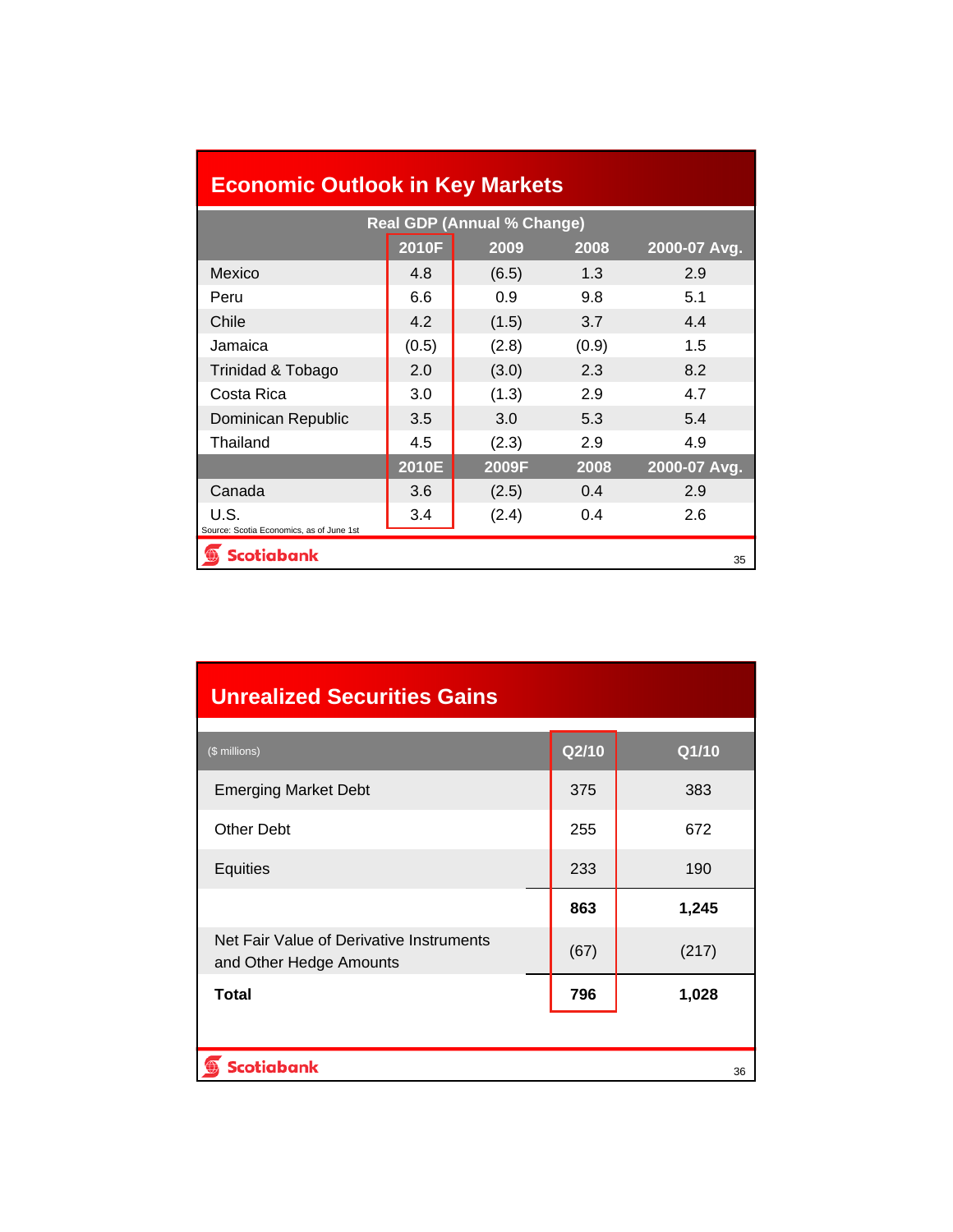| <b>Trend in PCL Ratios</b>                 |        |       |       |       |        |
|--------------------------------------------|--------|-------|-------|-------|--------|
| (Specific PCL as % average of loans & BAs) | Q2/09  | Q3/09 | Q4/09 | Q1/10 | Q2/10  |
| <b>Canadian Banking</b>                    |        |       |       |       |        |
| Retail                                     | 0.32   | 0.33  | 0.37  | 0.32  | 0.35   |
| Commercial                                 | 0.83   | 0.52  | 0.55  | 0.68  | 0.68   |
| <b>Total</b>                               | 0.39   | 0.36  | 0.40  | 0.37  | 0.39   |
| <b>International Banking</b>               |        |       |       |       |        |
| Retail                                     | 2.17   | 2.59  | 2.30  | 2.41  | 2.42   |
| Commercial                                 | (0.09) | 0.32  | 0.48  | 0.50  | 0.53   |
| Total                                      | 0.69   | 1.13  | 1.13  | 1.19  | 1.22   |
| <b>Scotia Capital</b>                      |        |       |       |       |        |
| Corporate Banking                          | 0.80   | 1.01  | 0.65  | 0.15  | (0.07) |
| <b>All Bank</b>                            | 0.54   | 0.64  | 0.63  | 0.55  | 0.55   |
|                                            |        |       |       |       |        |
| <b>Scotiabank</b>                          |        |       |       |       | 37     |

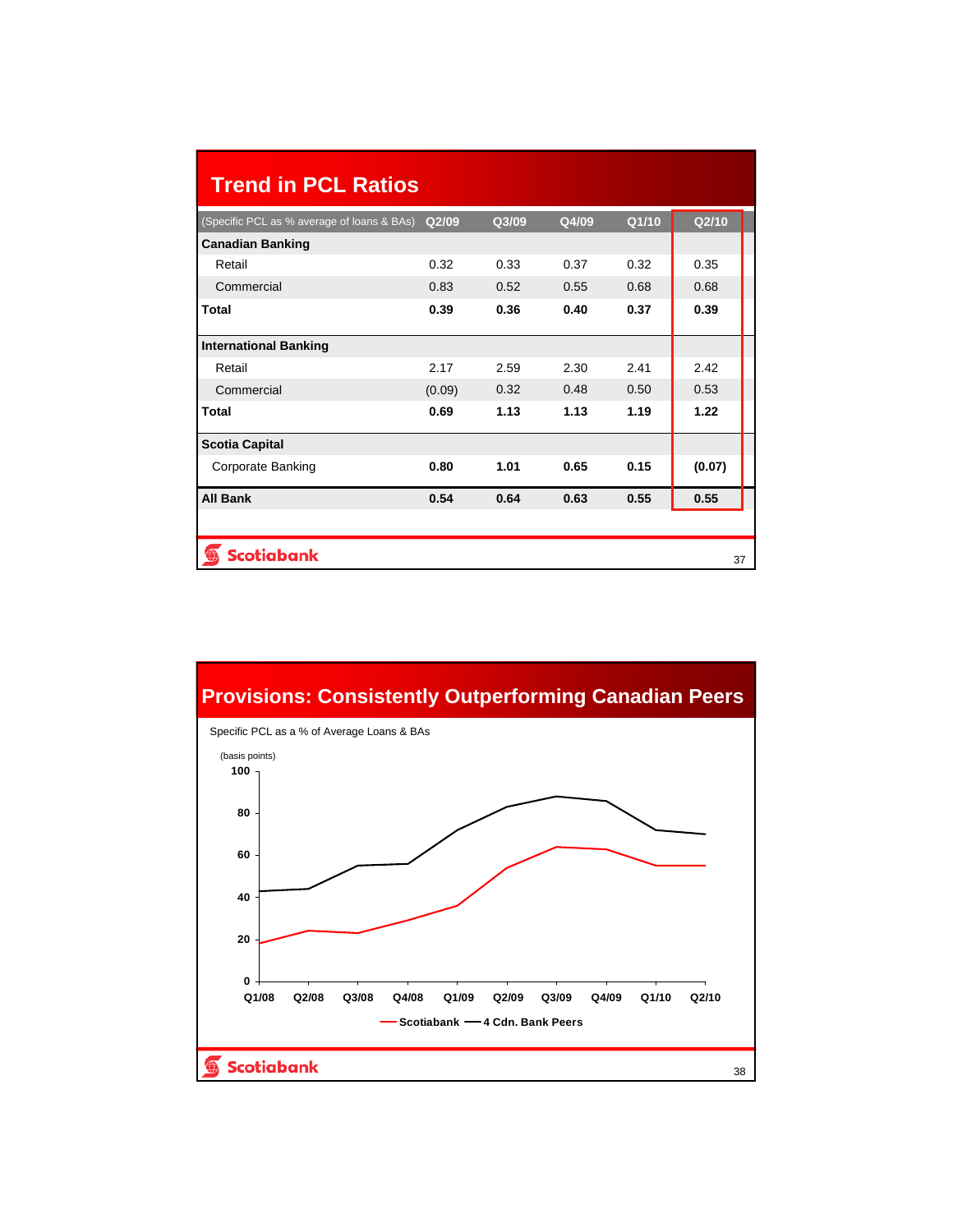

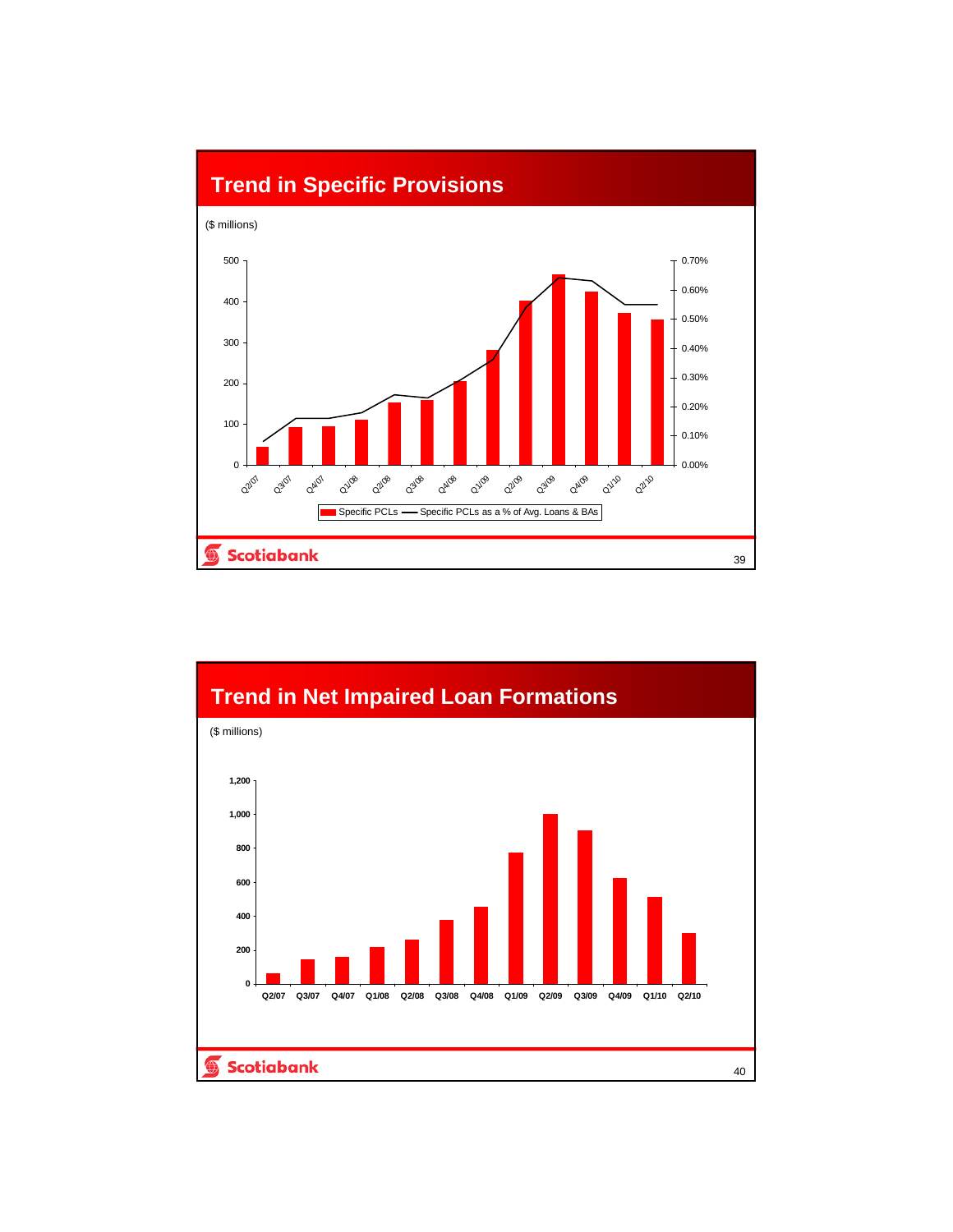

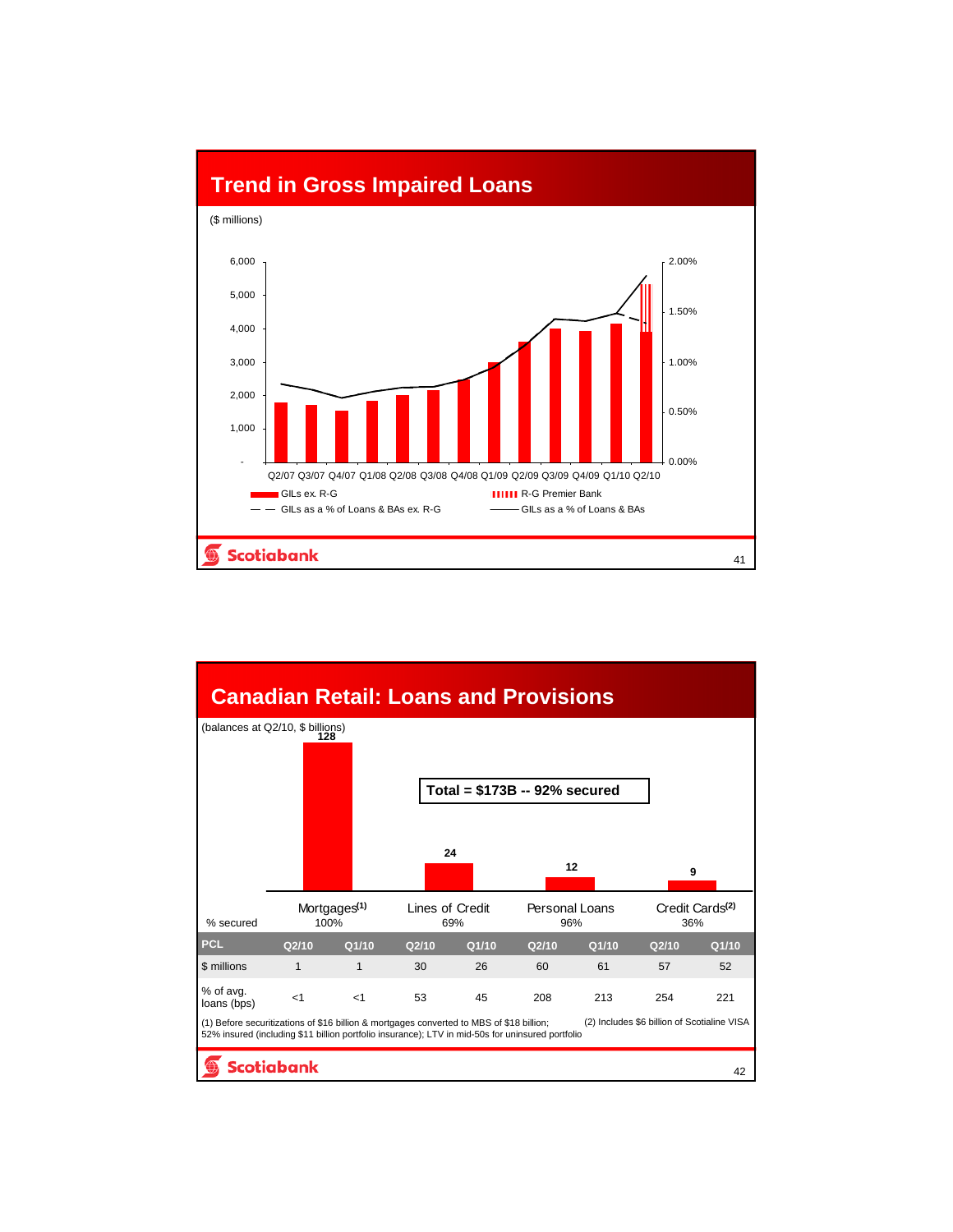

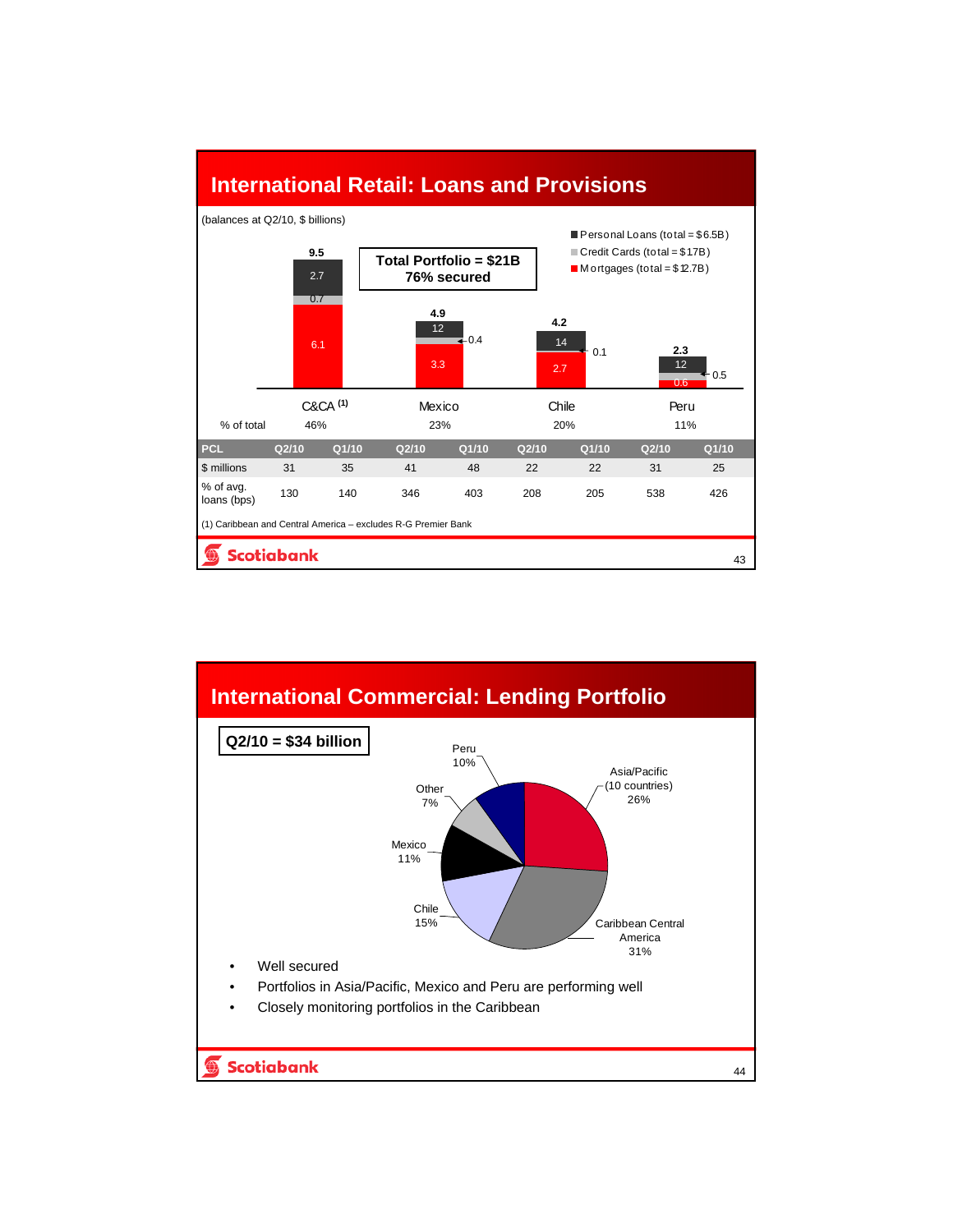